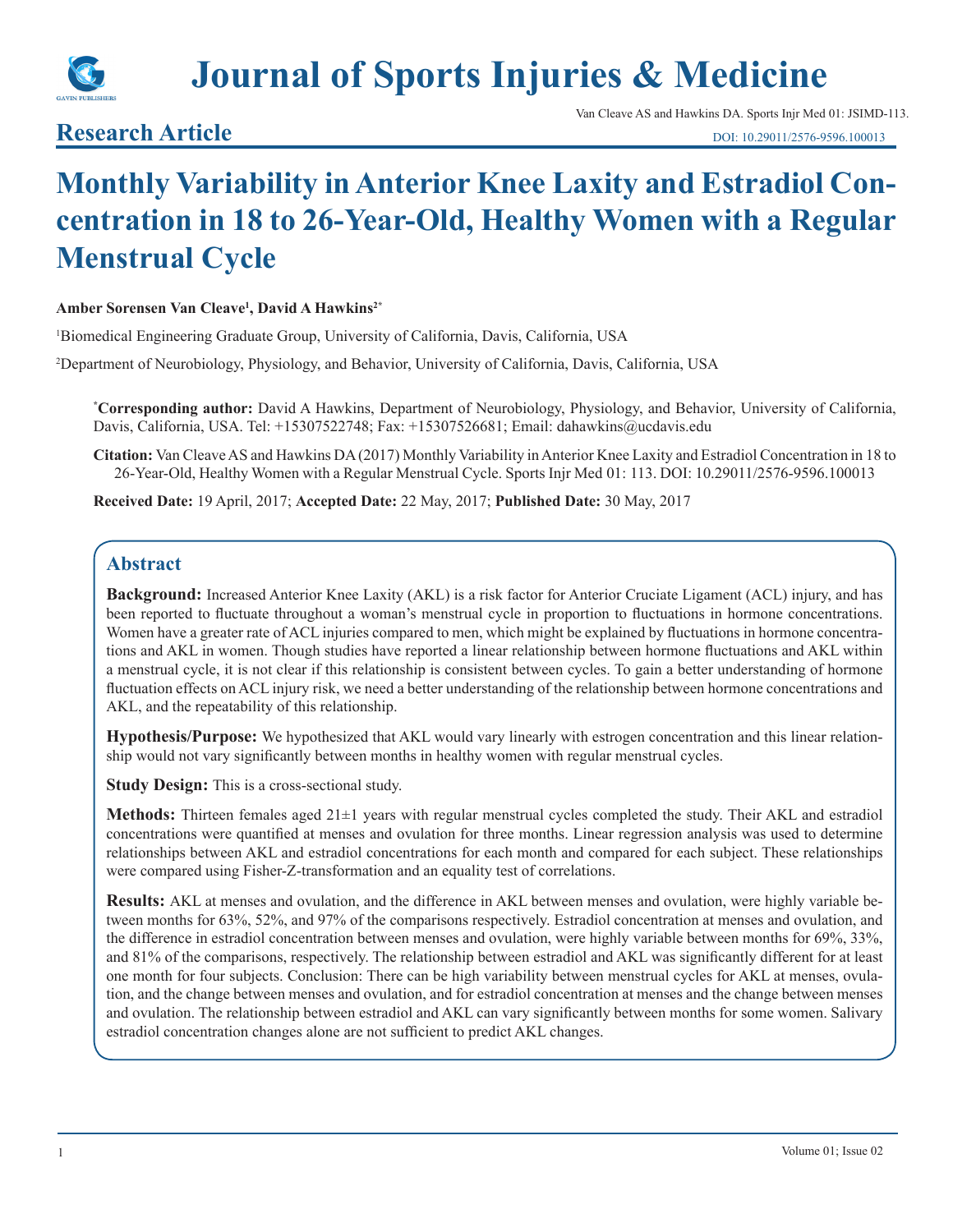#### **Keywords:** Estrogen; Female; Menses; Ovulation

What is known about the subject: Based on current evidence, the sex hormone estrogen may be involved in the ACL injury disparity that exists between women and men. It has been shown that there is a relationship between AKL and estrogen concentrations within the menstrual cycle [1-4]. Increases in estrogen concentrations are associated with increases in AKL.

Increased AKL has been associated with increased risk for ACL injury [5]. Thus, it is logical to assume that if estrogen concentrations increase significantly during certain phases of the menstrual cycle, resulting in increased AKL, then there is an increased risk for ACL injury during this time. There is evidence that there are associations between phases of the menstrual cycle and ACL injury [6].

**What this study adds to existing knowledge:** Though studies have reported a linear relationship between hormone fluctuations and AKL within a menstrual cycle, it is not clear if this relationship exists for all women and is consistent between menstrual cycles. This information is important to determine if a woman's AKL changes throughout a month are repeatable and therefore injury risk due to hormone fluctuations are repeatable month-to- month, or if AKL changes vary month-to-month. If ACL injury risk does not change month-to-month, then a woman could be assessed for injury risk in one month. If ACL injury risk does change monthto-month, then a woman would need to be assessed for injury risk more often.

#### **Introduction**

Anterior Cruciate Ligament (ACL) injury is an injury that affects many young people with women having an injury rate between two and seven times greater than for men in the same activity [7]. Approximately 120,000 ACL injuries occur annually within the United States [8,9]. Up to 70% of these injuries are noncontact and occur during cutting maneuvers, landing from a jump, and rapid stops [7]. About 50% of ACL injuries occur among athletes 15 to 25 years old [10]. In response to the high incidence of ACL injuries and the fact that the ACL provides the primary restraint to anterior displacement of the tibia relative to the femur, scientists and clinicians have sought to use knee laxity tests to quantify ACL structural integrity for prognostic, diagnostic, and therapeutic applications [10]. The ACL has been cited as providing, on average, 86% of the force developed to restrain anterior displacement of the tibia relative to the femur (defined as Anterior Knee Laxity (AKL)) when tested at 30 and 90 degrees of knee flexion (0 degrees being full extension) [11]. Thus, changes in resting AKL may be used as an indirect measure of changes in ACL compliance. Increased ACL compliance can result from: [12] ACL injury, [13] an acute viscoelastic response to a bout of cyclic loading, and/or [14] increases in estrogen concentrations in women. Understanding the

effects these ACL responses have on the magnitude and timing of AKL changes is critical to differentiate AKL changes resulting from ACL injury, acute viscoelastic behavior, and changes in estrogen concentrations. An increased resting AKL relative to an individual's baseline AKL has been associated with existing ACL injury [5]. Baseline AKL may vary between people without ACL injury due to anatomical structure, movement mechanics, and metabolic and inflammatory responses.

However, if resting AKL changes within an individual relative to their baseline, then this can be indicative of ACL injury. Daniel et al. performed a study that measured AKL in subjects with and without acute ACL disruptions. They concluded that a laxity difference between knees of 3 mm or greater is indicative of an ACL injury and a laxity difference between knees of 2.0 to 2.5 mm has a high probability of being an ACL injury. Subjects who had a laxity difference between knees of less than 2.0 mm were considered to have normal knee laxity [15].

Due to the viscoelastic properties of knee structures, AKL naturally increases during physical activity and recovers following exercise. In various studies, AKL has been shown to increase by 13-33% in activities including running, basketball, using a bicycle ergometer, and performing a field exercise protocol [16-20]. Increased laxity has been shown to recover post exercise within an hour [18,21,22,23]. Therefore, if AKL varies by more than 13% on separate days when measured an hour or more post physical activity or by more than 33% within an hour of physical activity, then AKL is considered to be highly variable.

Hormone concentration fluctuates through the menstrual cycle and can change the metabolism of the ACL fibroblasts and may affect ACL strength, AKL, and ACL injury risk in females [24]. Estrogen concentrations are highest typically one to two days (up to four days) before ovulation occurs [13,25]. The maximum change in AKL may not be detected until 3-4 days after a peak in estradiol concentration has occurred [26].

Based on current evidence, the sex hormone estrogen may be involved in the ACL injury disparity that exists between women and men. It has been shown that there is a relationship between AKL and estrogen concentrations within the menstrual cycle [1-4]. Increases in estrogen concentrations are associated with increases in AKL. Increased AKL has been associated with increased risk for ACL injury [5]. Thus, it is logical to assume that if estrogen concentrations increase significantly during certain phases of the menstrual cycle, resulting in increased AKL, then there is an increased risk for ACL injury during this time. There is evidence that there are associations between phases of the menstrual cycle and ACL injury [6].

Though studies have reported a linear relationship between hormone fluctuations and AKL within a menstrual cycle, it is not clear if this relationship exists for all women and is consistent be-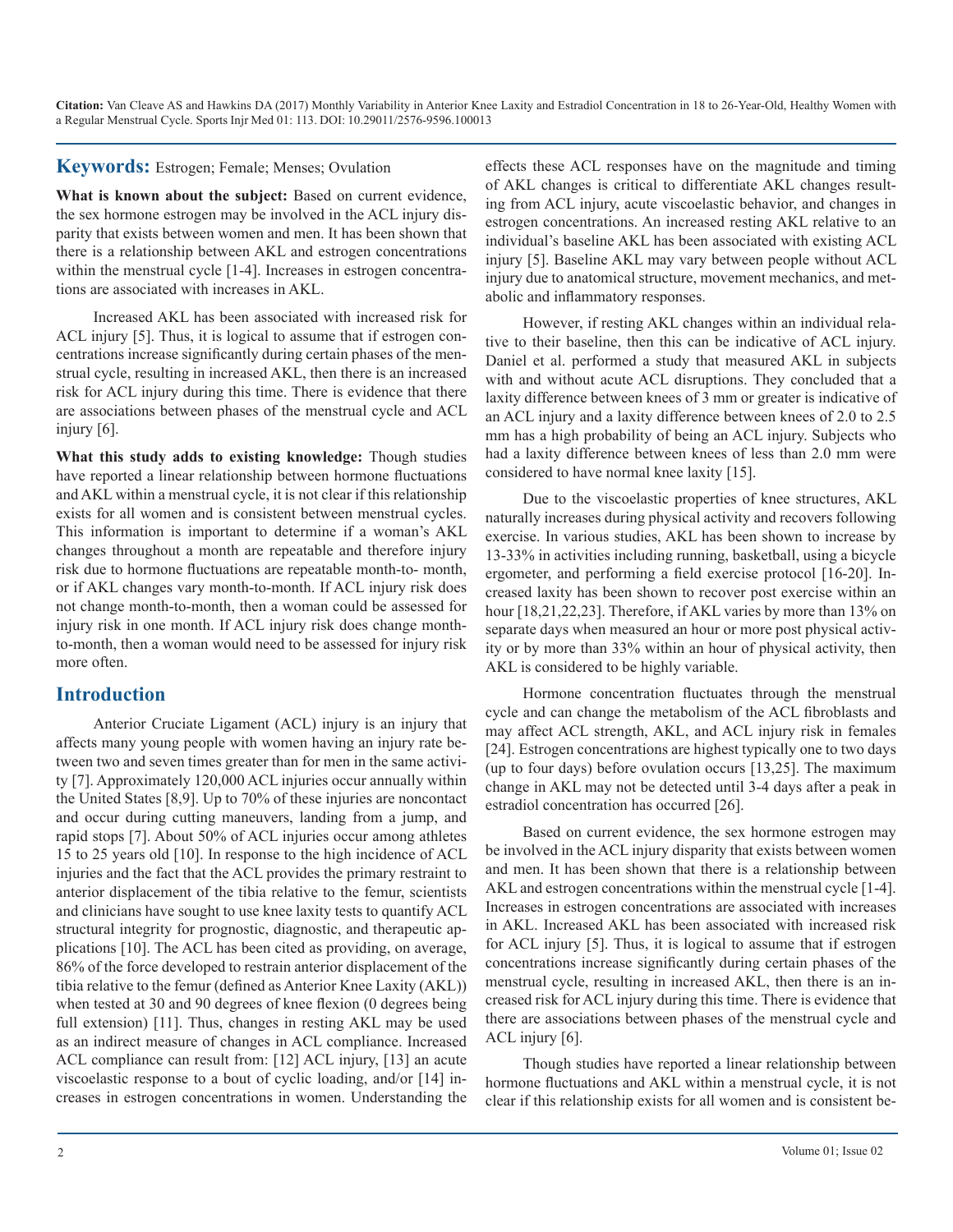tween menstrual cycles. This information is important to determine if a woman's AKL changes throughout a menstrual cycle are repeatable and therefore injury risk due to hormone fluctuations are repeatable or vary across cycles.

We hypothesized that AKL varies linearly with estrogen concentration and this linear relationship does not vary significantly between months in healthy women with regular menstrual cycles. To test this hypothesis, we 1) quantified AKL at menses and ovulation and compared these values and their difference between three menstrual cycles; 2) quantified estradiol concentration at menses and at ovulation and compared these values and their difference between three menstrual cycles; and 3) quantified and compared the linear relationship between AKL and estradiol concentration over 3 menstrual cycles in healthy women with regular menstrual cycles. Although athletic women are at greater risk for an ACL injury, non-athletic women were chosen for this study to establish a baseline of "Normal" responses.

### **Methods**

#### **Custom Knee Arthrometer**

A Custom Knee Arthrometer (CKA) was designed and built in the UC Davis Human Performance Laboratory to acquire the AKL data needed for this study. It was concluded by Starkel (2013) that in comparison with other knee arthrometers, specifically the commercially available KT- 1000, the CKA has equal, if not superior intra-tester precision, test-retest variability, and reliability [21]. The average AKL difference between repeat tests have been reported to be between 0.45 mm and 1.0 mm for the KT-1000 [1,30], and between 0.45 mm [22] and 0.5 mm (current study) for the CKA. The CKA consists of two force transducers (LC101-100 S and LC101-50 S Beam Load Cells, Omega Inc, Stamford, CT) and two string potentiometers (SP1-4 String Pot, Celesco, Chatsworth, CA) to obtain force and displacement data. Signals from the force transducers and potentiometers are acquired through an analog to digital interface at 800 Hz using a custom Virtual Interface (VI) in Lab VIEW (Lab VIEW V2015, National Instruments Corporation, Austin, TX). The VI is used to control the data acquisition process, display the data during testing, and write and save the data to an Excel CSV file. During an AKL test, the subject sits with their torso upright and their thigh securely strapped to a thigh support to ensure 30 degrees of knee flexion. In each test, a small anterior force (-50 to 250 N) is manually and cyclically applied on the upper portion of the tibia. The peak force applied during testing was chosen to be 250 N because this value is: [12] no more than 30% of ACL ultimate load (closer to 9-12% of the ultimate load reported (1730 to 2160 N) for populations similar in age (16- 35 years) to our subject population (18-26 years) [27,28] , [13] no more than the force clinicians use to perform a standard knee exam, and [14] less than the peak force present in walking (300 to 1000 N) [29].

The anterior force is applied 20 times sequentially with force application occurring over two seconds for each cycle. Assuming an average ACL resting length of 32 mm and a displacement of 2-4 mm per cycle, the strain rate is approximately 2-4 mm/second or 6.25-12.5 %/s. Electromyography (EMG) is used to monitor activity of the vastus medialis and biceps femoris muscles during a trial, which can affect the AKL results.

#### **Subjects**

All recruitment and methodological protocols were approved by the University of California-Davis Institutional Review Board (IRB). Twenty women were recruited for this study. Subjects were excluded if they had a history of irregular menstrual cycles, currently taking oral contraceptives, had any current musculoskeletal injury or known diseases, exercised more than seven hours per week, and/or were outside of the age range of 18-26 years.

#### **Testing Protocol**

After enrolling, subjects started the study the next time they started menses. The first month, or cycle, of testing required two visits to lab and was used to determine what day in the menstrual cycle ovulation would occur. Ovulation was detected using an over the counter ovulation test (One Step Ovulation Test Strips, Babi, Beijing, China) that tests urine for a surge in luteinizing hormone. A positive test indicated ovulation would occur within 24-48 hours. The number of days between menses and ovulation were calculated for subjects and used to estimate when ovulation would occur in the next month of testing. In Months 2-4 of testing, subjects were required to come to lab four days before estimated day of ovulation and each day until three days after ovulation actually occurred. On testing days, subjects walked for 10 minutes at 5.15 km/hr on a treadmill, had AKL measured on their right knee, and gave a saliva sample. Subjects were advised to avoid eating 60 minutes prior to sample collection and to rinse their mouth thoroughly with water 10 minutes before the sample was collected. Specimens were stored and frozen (temperature range -20.6 to -15°C) until day of assay when specimens were thawed and the assay procedure was performed to determine estradiol concentrations (17ß-Estradiol Saliva Luminescence Immunoassay, IBL International, Hamburg, Germany) [12].

#### **Data Processing**

A custom MATLAB program was used to process the AKL data saved from during a testing session. Signals were converted to appropriate units (Newtons for force and millimeters for displacement) using calibration equations. Net force was calculated by adding the ankle and tibia forces and filtered using a recursive, 6th degree low-pass Butterworth filter with a cutoff frequency of 5 Hz. Relative tibia displacement data were calculated by subtracting the femur position from the tibial tuberosity position and filtered using a 50-point moving average filter.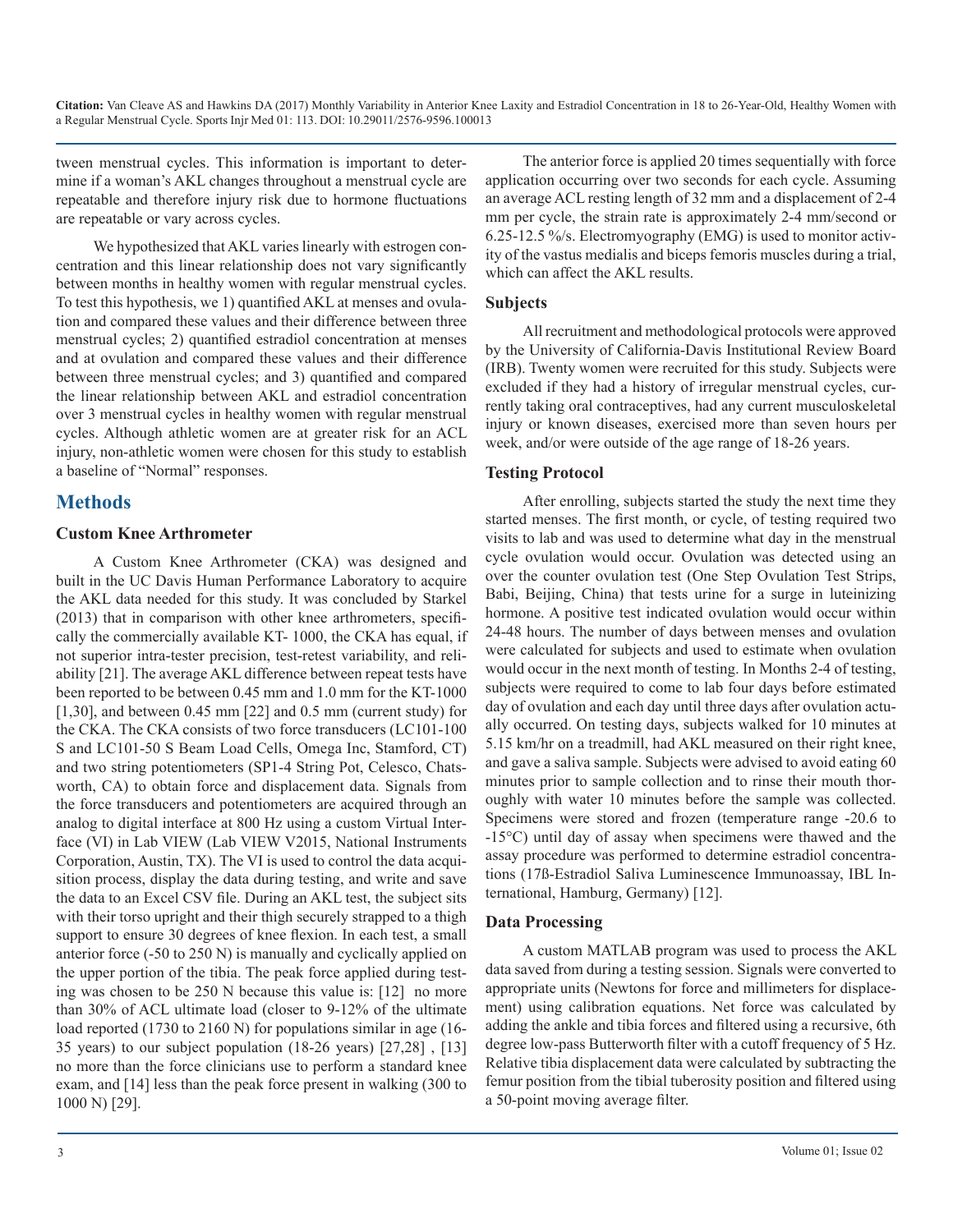Filtered force-displacement data were plotted for each test and AKL was calculated at a force threshold of 200 N (Figure 1). Trials were not considered if quadriceps or hamstring muscle activity exceeded a maximum threshold.  $AKL = 4$  mm 199



**Figure 1:** Example of a force displacement curve used to determine AKL at 200 N. For this trial 200 the subject had an average AKL of 4 mm.

Saliva samples were processed and then read by a microplate reader (FLUOstar Omega Microplate Reader, BMG Lab Tech, Ortenberg, Germany). The micro plate reader measured Relative Luminescence Units (RLU) for each well in the plate. The RLU of the standards were used to create a standard curve. Per kit recommendations, a cubic spline fit was used to determine concentration values.

#### **Data Analysis**

For Months 2-4, the values of AKL and salivary estradiol concentration were determined for each subject at menses and an average was taken around ovulation (day before ovulation, day of ovulation, and day after ovulation). An average AKL was determined around ovulation for comparison to an average estradiol concentration also taken at that time. An average estradiol concentration was determined to account for any possible variability or unknowns caused by estradiol concentration kit analysis or the subjects not following instructions prior to a test session. The values at menses were subtracted from the values averaged around ovulation.

Appropriate statistical tests to achieve the desired objectives and test the hypothesis were selected following consultation with a statistician from our institution's statistics laboratory. Linear regression analysis was used to test the hypotheses that AKL varies linearly with estrogen concentration and this linear relationship

does not vary significantly between months in healthy women with regular menstrual cycles. A correlation coefficient was calculated for a given subject and month using a parametric (Pearson) correlation. These correlations were compared using Fisher-Z-transformation (Equation 1) and an equality test of correlations (Equation 2). Equation 1 is approximately normally distributed with variance 1/ (n-3), if the correlation is based on n observations. Equation 2 is approximately normal with mean 0 and variance 1 if the two correlations are equal. The value found using Equation 2 was converted to a p-value using an online calculator (http://vassarstats.net/tabs. html?#z). If the p- value is less than 0.05, then it can be concluded that the correlations are significantly different and the null hypothesis that correlations are equal is rejected. If the p-value is greater than 0.05, then it cannot be concluded that the correlations are significantly different but there is not enough evidence to reject the null hypothesis that correlations are equal.

#### $Z = \frac{1}{2} \ln \left( \frac{1+r}{1-r} \right)$  Equation 2:  $(Z1 - Z2)/\sqrt{2/(n-3)}$ Equation 1:

Time-delays were incorporated into the linear relationship between AKL and estradiol concentration. For a given estradiol concentration, the correlated AKL value was taken up to 4 days later. Relationships with at least three data points were analyzed. Coefficients of determination were found for each relationship (each month for each subject). The number of instances a time-delay had the highest coefficient of determination for a given subject and month was identified.

#### **Results**

Twenty subjects enrolled in the study and thirteen completed the study. Seven chose to discontinue participation in the study due to starting a contraceptive (two), lack of time (three), a leg injury (one), and an unknown reason (one). Thus, results are presented for the 13 subjects who completed the study (age  $21\pm1$ ) years (mean  $\pm$  STD dev), height 1.62 $\pm$ 0.06 m, mass 63.4 $\pm$ 13.0 kg, and BMI 23.9±4.2 kg/m2).

#### **AKL**

AKL varied between 0.73 and 8.89 mm across all subjects and months. Monthly average AKL at menses and averaged ovulation ranged from 2.13-7.14 mm (4.07±1.38 mm) and from 1.92- 6.60 mm  $(4.28\pm1.27 \text{ mm})$ , respectively (Table 1). Monthly average change in AKL from menses to averaged ovulation ranged from  $-0.76-1.35$  mm  $(0.17\pm0.61$  mm). All subjects had an increase in AKL between menses and averaged ovulation for at least one month. Nine subjects had a decrease in AKL between menses and averaged ovulation for at least one month.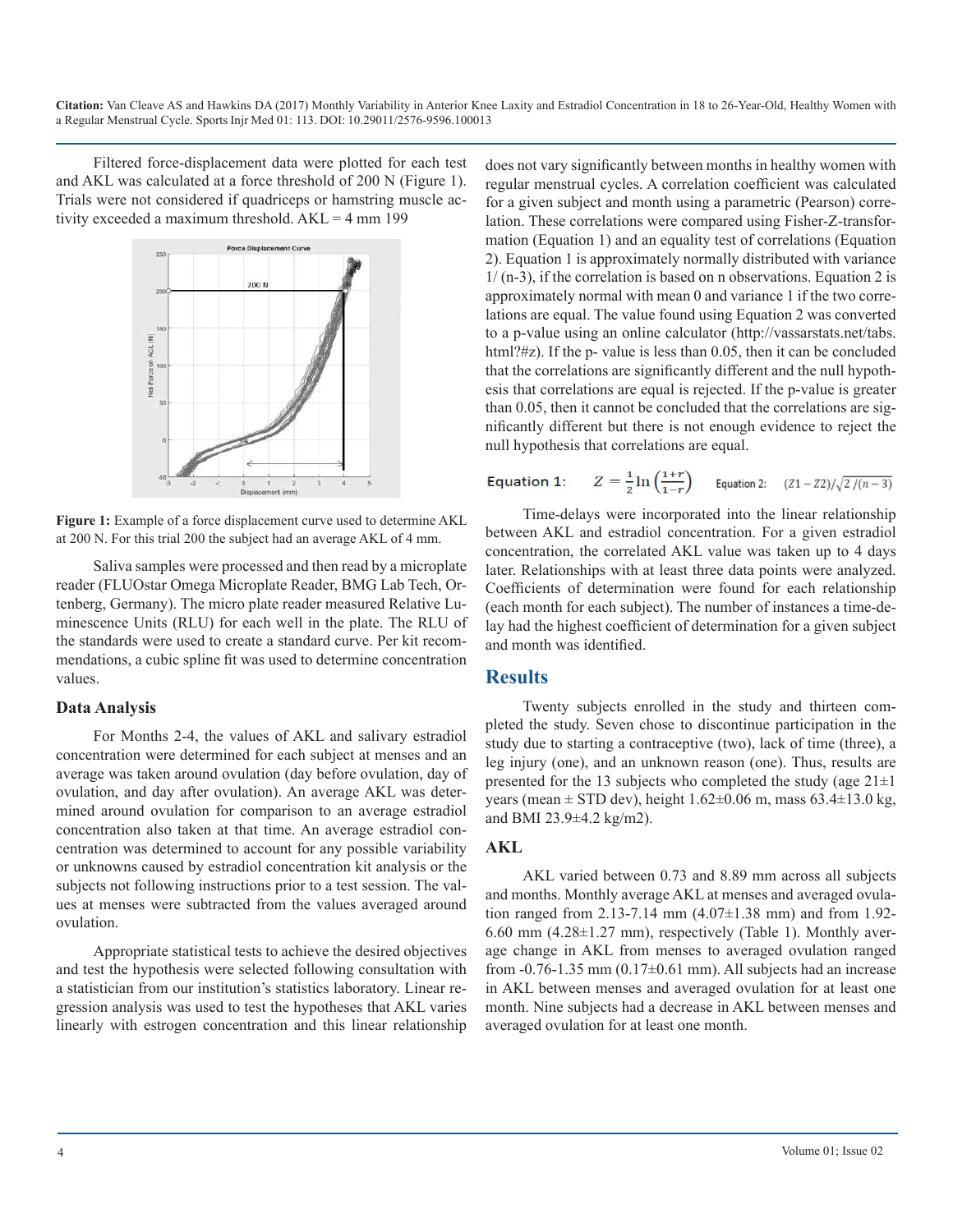| Between menses<br>and averaged<br>ovulation.<br>Value | Monthly<br>Average<br>Menses<br>Laxity<br>(mm) | Monthly<br>Stdev<br>Menses<br>Laxity<br>(mm) | Monthly<br>Average<br>Ovulation<br>Averaged<br>Laxity<br>(mm) | Monthly<br>Stdev<br>Ovulation<br>Averaged<br>Laxity<br>(mm) | Change in<br>Laxity<br>(menses to<br>ovulation<br>$avg)$ (mm) | Standard<br>Deviation of<br>Change in Laxity<br>(mm) |
|-------------------------------------------------------|------------------------------------------------|----------------------------------------------|---------------------------------------------------------------|-------------------------------------------------------------|---------------------------------------------------------------|------------------------------------------------------|
| average                                               | 4.07                                           | 0.79                                         | 4.28                                                          | 0.47                                                        | 0.17                                                          | 0.76                                                 |
| Stdev                                                 | 1.38                                           | 0.35                                         | 1.27                                                          | 0.25                                                        | 0.61                                                          | 0.51                                                 |

**Table 1:** Monthly average AKL values at menses, averaged around ovulation, and difference.

The difference in AKL at menses and ovulation, and the difference in the AKL difference between menses and averaged ovulation between months were 1.02±0.80 mm, 0.65±0.49 mm, and 0.93±0.92 mm, respectively. Of the 39 months compared, more than half had differences that were considered highly variable (Table 2).

| Quantity                      | Months<br>highly<br>variable | Months less<br>than highly<br>variable | Months<br>No data |
|-------------------------------|------------------------------|----------------------------------------|-------------------|
| menses AKL at 200 N           | 22                           | 13                                     |                   |
| ovulation avg AKL at<br>200 N | 17                           | 16                                     |                   |
| $\Delta AKL$ at 200 N         | 30                           |                                        |                   |

**Table 2:** Total number of months of all subjects that were highly variable as defined as having a AKL percent difference between months greater than or equal to a magnitude of 13%.

#### **Estradiol Concentration**

Estradiol concentration varied between 0.001 and 14.8 pg/ mL across all subjects. Monthly average estradiol concentrations at menses ranged from 1.40-9.1 pg/mL  $(4.0\pm2.6 \text{ pg/mL})$ . Monthly average estradiol concentrations at averaged ovulation ranged from 2.0-10.6 pg/mL (5.2±2.6 pg/mL). Monthly average change in estradiol concentration from menses to averaged ovulation ranged from  $-1.5-3.0$  pg/mL (1.1 $\pm$ 1.3 pg/mL). All subjects had an increase in estradiol concentration between menses and averaged ovulation for at least one month. Ten subjects had a decrease in estradiol concentration between menses and averaged ovulation for at least one month. (Table 3)

| Value   | Monthly<br>Average<br>Menses<br>Estradiol<br>Concentration<br>(pg/mL) | Monthly Stdev<br>Menses<br>Estradiol<br>Concentration<br>(pg/mL) | Monthly<br>Average<br>Ovulation<br>Averaged<br>Estradiol<br>Concentratio<br>$n$ (pg/mL) | Monthly<br>Stdev<br>Ovulation<br>Averaged<br>Estradiol<br>Concentratio<br>$n$ (pg/mL) | Change in<br>Estradiol<br>Concentration<br>(menses to<br>ovulation avg)<br>(pg/mL) | Standard<br>Deviation of<br>Change in<br>Estradiol<br>Concentration<br>(pg/mL) |
|---------|-----------------------------------------------------------------------|------------------------------------------------------------------|-----------------------------------------------------------------------------------------|---------------------------------------------------------------------------------------|------------------------------------------------------------------------------------|--------------------------------------------------------------------------------|
| average | 4.0                                                                   | 1.8                                                              | 5.2                                                                                     | 1.7                                                                                   | 1.1                                                                                | 2.5                                                                            |
| Stdev   | 2.6                                                                   | 1.3                                                              | 2.6                                                                                     | 0.9                                                                                   | 1.3                                                                                | 1.2                                                                            |

**Table 3:** Monthly average salivary estradiol concentrations at menses, averaged ovulation, and Difference between menses and averaged ovulation.

The difference in estradiol concentration at menses and ovulation, and the difference in the estradiol concentration difference between menses and averaged ovulation between months were 2.6±2.2 pg/mL, 1.7±1.6 pg/mL, and 2.7±1.7 pg/mL, respectively. Of the 39 months compared, more than half had differences that were considered highly variable (Table 4).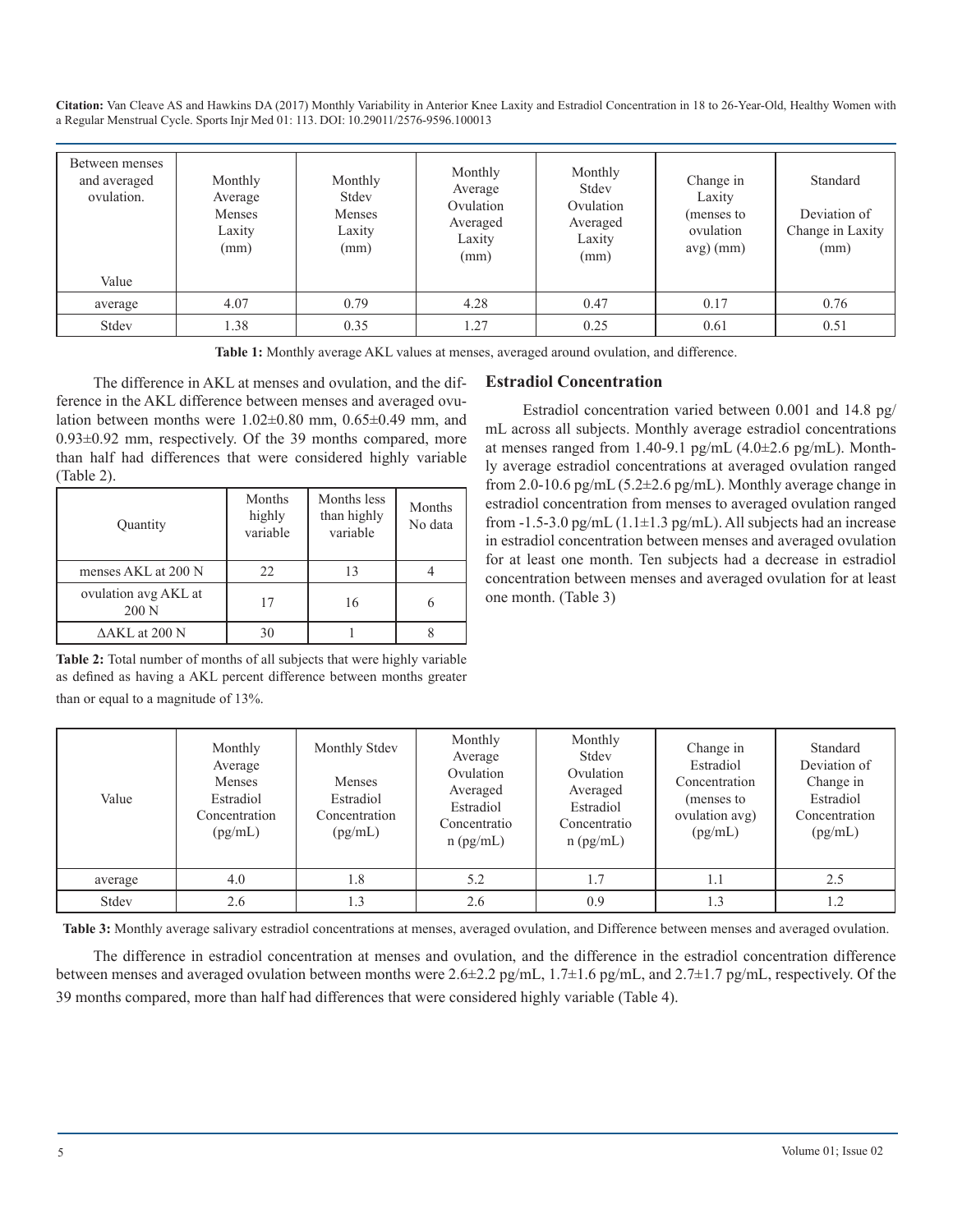| Quantity                   | Months highly<br>variable | Months less<br>than highly<br>variable | Months No<br>data |
|----------------------------|---------------------------|----------------------------------------|-------------------|
| menses Estra-<br>diol      | 24                        |                                        |                   |
| ovulation avg<br>Estradiol |                           | 22                                     |                   |
| $\Delta$ Estradiol         | 25                        |                                        |                   |

**Table 4:** Total number of months of all subjects that were highly variable as defined as having an estradiol concentration percent difference between months greater than or equal to a magnitude of 40%.

#### **Laxity-Estradiol Relationships**

The hypothesis was tested by using a linear regression analysis to determine the relationships between AKL and estradiol concentration within a subject within a menstrual cycle for three months. The linear relationships between AKL and estradiol concentration within a menstrual cycle were graphed (example shown in Figure 2). The relationships between AKL and estradiol concentrations for each month for each subject and corresponding coefficients of determination were determined. The average coefficient of determination was 0.13±0.17



**Figure 2:** Linear relationships between AKL (taken at 200N) and salivary estradiol concentrations for a subject. A: Month 2 relationship. B: Month 3 relationship. C: Month 4 relationship.

Correlations were compared using Fisher-Z-transformation and an equality test of correlations and converted into p-values. The p-values ranged from 0.0006-0.4900 (0.2489±0.1375). Out of 37 conditions, there were 4 p-values less than 0.05 for AKL. Time-delays of up to 4 days were analyzed for the AKL-estradiol relationship. The highest percentage of months with the highest coefficient of determination for a given subject and month was a 3-day time-delay at 30%.

#### **Discussion**

The purpose of this study was to test the hypothesis that AKL varies linearly with estrogen concentration and this linear relationship does not vary significantly between months in healthy women with regular menstrual cycles. Estradiol concentrations and AKL values were obtained multiple times per month.

#### **AKL**

Minimum AKL values were expected to occur at menses [1-4,30] when estradiol concentrations were low, but this was almost never the case on an individual basis. When the minimum laxity value did occur at menses for a subject, it was not consistent for each month. There were eleven subjects who had a minimum laxity value occur at menses at least once and two subjects had this occur for two months. Since this did not occur every month for each subject, this was inconsistent with what was expected to occur, but not inconsistent with other studies.

Studies on the effect of estradiol on AKL typically report averages and not individual values. The average AKL for the subjects in this study increased between menses and ovulation for Months 2 and 3, but not Month 4. The average response for Months 2 and 3 are consistent with responses reported from several studies [1-4,30]. These studies did not report individual responses. Shultz et al. (2004) reported both group and individual responses [10]. They tested 25 females aged 18-30 years old who had regular menstrual cycles. They found a positive correlation between AKL and the studied hormones (estradiol, progesterone, and testosterone). However, only nine subjects showed this trend on an individual basis, while eight subjects showed a negative correlation, the opposite of the average response [30]. Our results are consistent with these findings. It has been suggested that the maximum AKL may not be detected until 3-4 days after a peak in estradiol concentration has occurred [26]. All but three subjects had a maximum laxity value within a month occur unpredictably. However, a trend was observed where laxity increased in the day or two after ovulation was detected and then decreased again. Subjects were consistent in their individual laxity ranges between months. Overall AKL range for all subjects was between 1.23 and 8.89 mm at 200 N. This range includes values outside reported values for females (average values between 3.77 mm [14] and 9.1 mm [31] at 133 N). The average change in laxity was between 0.97 and 3.07 mm at 200 N,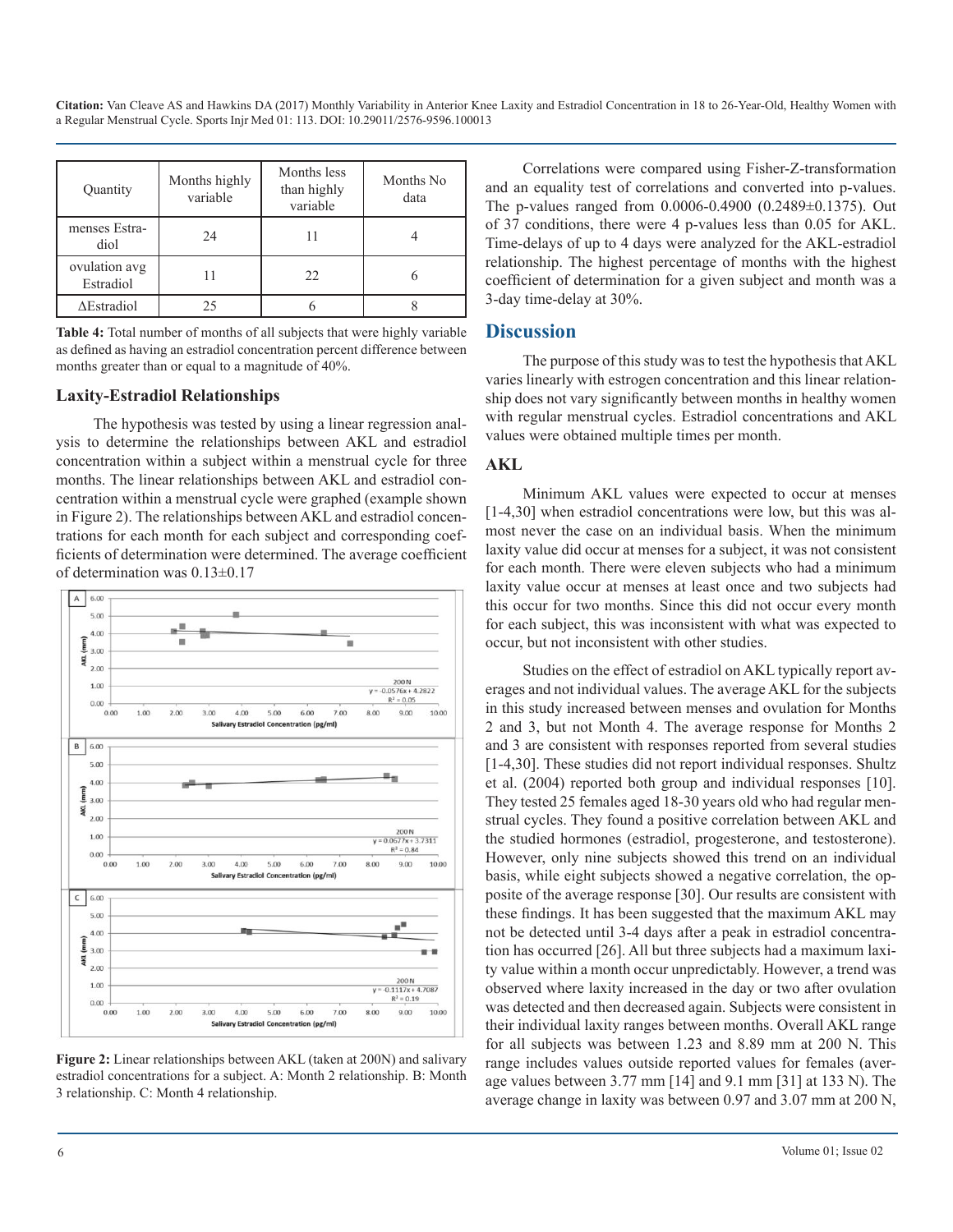which is consistent with a change between 1 and 5 mm as reported by other studies at 133 N [4,26].

Between months, AKL varied between 0.9 and 2.73 mm at menses, between 0.02 and 1.54 mm at averaged ovulation, and the difference in AKL between menses and averaged ovulation varied between 0.04 and 3.43 mm. Considering a 13% change in AKL to be highly variable [16-20] out of the 35 comparisons between months at menses, 22 (63%), were highly variable. Out of the 33 comparisons between months at averaged ovulation, 17 (52%), were highly variable. Out of the 31 comparisons between months for the difference between menses and averaged ovulation 30 (97%) were highly variable. It can be concluded that AKL at menses, near ovulation, and the change in AKL between menses and averaged ovulation in a given cycle, can be highly variable between cycles.

#### **Estradiol Concentration**

Minimum estradiol concentration was expected to occur at menses. This expected outcome was observed in at least one month for all but one subject, at least two months in six subjects, and three months for two subjects. Since this did not occur every month for each subject, this was inconsistent with what was expected. Estradiol concentrations were expected to increase post menses, peak before ovulation was detected, and then decrease. This trend was observed for at least one month in all subjects, at least two months for twelve subjects, at least three months for seven subjects, and four months for one subject. Though this trend was observed within months, the values between months were not consistent for an individual. Subjects were consistent in their individual estradiol concentration ranges between months. Overall salivary estradiol concentration range for subjects was between 0.001 and 14.8 pg/ mL (not including outlier data). This range is consistent with the values stated in the salivary immunoassay kit instructions used for testing the estradiol concentration (values ranged between 0.8 and 14.3 pg/mL for 18 females between the ages of 19 and 43) [1]. Average change in estradiol concentration between menses and ovulation was between 0.1 and 8.2 pg/mL.

According to the salivary immunoassay kit instructions, the lower 10% of the population studied had approximately a 2.7 pg/ mL change between menses and ovulation and the top 90% had approximately a 10.5 pg/mL change between menses and ovulation [12]. There was an increase in estradiol concentration between menses and averaged ovulation 70% of the time. Between months, estradiol concentrations varied between 0.1 and 8.3 pg/mL at menses, 0.0 and 6.3 pg/mL at averaged ovulation, and the difference in concentration from menses to averaged ovulation varied between 0.0 and 6.7 pg/mL. Considering a 40% change in estradiol concentration to be highly variable [11], out of the 35 comparisons between months at menses, 24 (69%) were highly variable. Out of the 33 comparisons between months at averaged ovulation, 11

(33%) were highly variable. Out of the 31 comparisons between months for the difference between menses and averaged ovulation, 25 (81%) were highly variable. It can be concluded the averaged ovulation estradiol concentration will not be highly variable between cycles but the estradiol concentration at menses and the change in estradiol concentration between menses and average ovulation can be highly variable.

#### **AKL-Estradiol Relationships**

The relationship between AKL and estradiol concentration was expected to be linear and therefore a linear relationship was tested [26,30]. Of the 80 relationships, 47 had a coefficient of determination, or R2 value, below 0.1. Only one subject had a coefficient of determination above 0.6 with 0.84 for the relationship for Month 3. Estradiol concentration changes alone are not sufficient to predict AKL changes, supporting previous findings [26]. The relationship between estradiol and AKL was significantly different for at least one month for four subjects. Because the p-value was greater than 0.05 for the other subjects and month comparisons, we cannot conclude that the correlations were significantly different, but there is not sufficient evidence to conclude that they are not significantly different. The evidence indicates that for some women the relationship between estradiol and AKL varies between months. From the time delay analysis, a 3-day delay between AKL and estradiol concentration resulted in a higher coefficient of determination more often than any of the other time-delays. This is consistent with previous studies that reported maximum AKL may not be detected until 3-4 days after a peak in estradiol concentration [26].

#### **Limitations**

Limitations of this study included the equipment used and how often data were collected. Although the custom knee arthrometer was used by one user when collecting AKL data and repeatability was confirmed before the main study, some of the AKL measurements may have varied. The straps used at the calf and ankle were tightened as much as the user could tighten them. The thickness of the skin, subcutaneous fat, and muscle could affect how well these straps tightened and stayed tight. Subjects were frequently asked if any of the straps felt loose and were readjusted when necessary. It was assumed that there was minimal soft tissue compression during testing since a relatively constant force was applied on the skin around the patella and that the deformation of the material between the surface of the skin and femur did not change during testing [21].

Another limitation was the use of EMG. Electrodes would sometimes slip due to sweat. There were instances when the EMG signals failed (10.5% of test sessions) and it was assumed that the muscles were not active during that test. If the muscles were active, then the AKL values would have been lower than if the muscles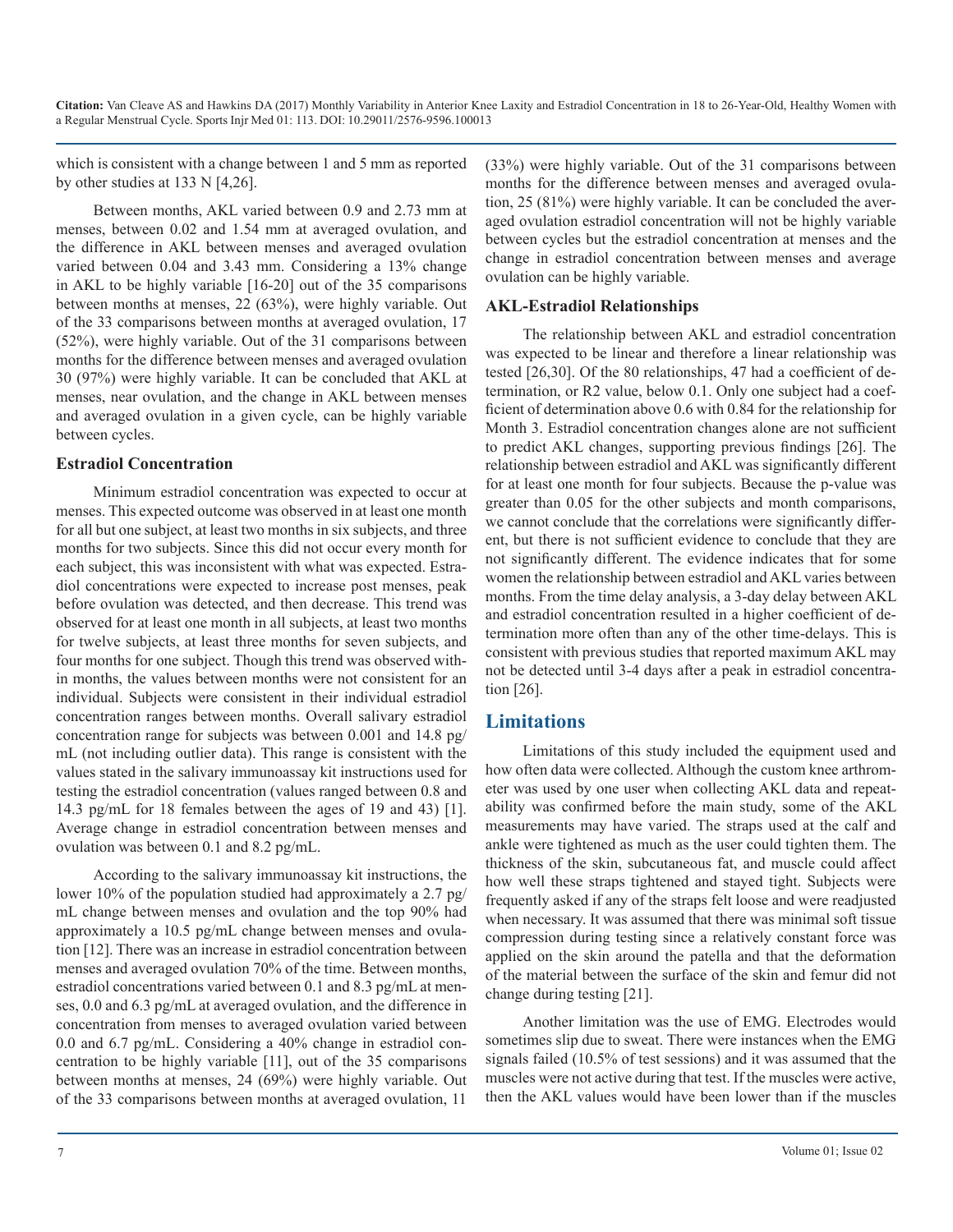had been relaxed. To account for variability or unknowns caused by estradiol concentration kit analysis or the subjects not following instructions prior to coming into lab for a test session, data around ovulation was averaged using values the day before, day of, and day after ovulation detection. The averaged value was lower than the single day peak value. Averaging was not done around menses since there was only one day of data collection at this time. Although salivary measurements of estradiol can detect changes in the hormone, it may not be representative of the concentrations of estradiol circulating in the body, and therefore, ligament exposure. Salivary measurements were used to save time and money as well as make testing comfortable for subjects who needed estradiol measured multiple days in a row. Saliva can be inconsistent in its properties between different days of sampling. Using serum measurements could result in concentrations better indicative of concentrations at the ligament, but with the consequence of fewer subjects volunteering.

#### **Future Work**

Future work on the relationship between hormone concentrations and AKL should test every day for multiple cycles and consider more than just estradiol. This study accounted for estrogen concentrations being highest typically one to two days (up to four days) before ovulation occurs and that the peak AKL may not occur until 3-4 days after a peak in estradiol concentration by collecting data in the days preceding and days following ovulation [13,26]. Only a single day of testing was performed at menses. Including more days of testing would allow averages to be taken around menses as well as to explore more time shifts in the relationship between estradiol concentration and AKL.

#### **Conclusion**

The purpose of this study was to investigate if AKL would vary linearly with estrogen concentration and if this linear relationship would vary between months in healthy women with normal menstrual cycles. The averaged ovulation estradiol concentration will not be highly variable between cycles, but the estradiol concentration at menses and the change in estradiol concentration between menses and average ovulation can be highly variable. AKL at menses, averaged ovulation, and the change in AKL between menses and averaged ovulation in a given cycle, can be highly variable between cycles. Estradiol concentrations do not correlate well with menses and ovulation, in 18-26-year-old healthy women with a regular menstrual cycle. AKL varies on average between 1 and 3 mm throughout a menstrual cycle in 18-26-year-old healthy women with a regular menstrual cycle. Estrogen or estradiol concentration changes alone are not sufficient to predict AKL changes.

#### **References**

- 1. [Deie M, Sakamaki Y, Sumen Y, Urabe Y, Ikuta Y \(2002\) Anterior knee](D:\PDF\JSIMD\JSIMD-113\knee laxity in young women varies with their menstrual cycle. Int Orthop) laxity in young women varies with their menstrual cycle. Int Orthop 26[:](D:\PDF\JSIMD\JSIMD-113\knee laxity in young women varies with their menstrual cycle. Int Orthop)  [154-156.](D:\PDF\JSIMD\JSIMD-113\knee laxity in young women varies with their menstrual cycle. Int Orthop)
- 2. [Heitz NA, Eisenman PA, Beck CL, Walker JA \(1999\) Hormonal chang](https://www.ncbi.nlm.nih.gov/pmc/articles/PMC1322903/)es throughout the menstrual cycle and increased anterior cruciate liga[ment laxity in females. Journal of athletic training. 34: 144-149.](https://www.ncbi.nlm.nih.gov/pmc/articles/PMC1322903/)
- 3. [Lee H, Petrofsky JS, Daher N, Berk L, Laymon M, et al. \(2013\) Anterio](https://www.ncbi.nlm.nih.gov/pubmed/24287619)r cruciate ligament elasticity and force for flexion during the menstrual [cycle. Med Sci Monit 19: 1080-1088.](https://www.ncbi.nlm.nih.gov/pubmed/24287619)
- 4. [Shultz SJ, Sander TC, Kirk SE, Perrin DH \(2005\) Sex differences in](https://www.ncbi.nlm.nih.gov/pmc/articles/PMC1890029/)  knee joint laxity change across the female menstrual cycle. Journal of [Sports Medicine and Physical Fitness 45: 594-603.](https://www.ncbi.nlm.nih.gov/pmc/articles/PMC1890029/)
- 5. [Woodford-Rogers B, Cyphert L, Denegar CR \(1994\) Risk factors for](https://www.ncbi.nlm.nih.gov/pmc/articles/PMC1317810/)  anterior cruciate ligament injury in high school and college athletes[.](https://www.ncbi.nlm.nih.gov/pmc/articles/PMC1317810/)  [Journal of athletic training 29: 343-346.](https://www.ncbi.nlm.nih.gov/pmc/articles/PMC1317810/)
- 6. [Wojtys EM, Huston LJ, Boynton MD, Spindler KP, Lindenfeld TN](https://www.ncbi.nlm.nih.gov/pubmed/11912085) (2002) The effect of the menstrual cycle on anterior cruciate ligament [injuries in women as determined by hormone levels. Am J Sports Med](https://www.ncbi.nlm.nih.gov/pubmed/11912085)  [30: 182-188.](https://www.ncbi.nlm.nih.gov/pubmed/11912085)
- 7. [Sanna G, O'Connor KM \(2008\) Fatigue-related changes in stance leg](https://www.ncbi.nlm.nih.gov/pubmed/18468745)  mechanics during sidestep cutting maneuvers. Clinical Biomechanics [23: 946-954.](https://www.ncbi.nlm.nih.gov/pubmed/18468745)
- 8. [Hewett TE, Di Stasi SL, Myer GD \(2013\) Current concepts for injury](https://www.ncbi.nlm.nih.gov/pubmed/23041233)  prevention in athletes after anterior cruciate ligament reconstruction. [Am J Sports Med 41: 216-224.](https://www.ncbi.nlm.nih.gov/pubmed/23041233)
- 9. [McLean SG, Huang XM, Su A, van den Bogert AJ \(2004\) Sagittal plan](https://www.ncbi.nlm.nih.gov/pubmed/15342155)e biomechanics cannot injure the ACL during sidestep cutting. Clinical [Biomechanics 19: 828-838.](https://www.ncbi.nlm.nih.gov/pubmed/15342155)
- 10. [Griffin LY, Albohm MJ, Arendt EA, Bahr R, Beynnon BD, et al. \(2006\)](https://www.ncbi.nlm.nih.gov/pubmed/16905673) Understanding and preventing noncontact anterior cruciate ligament [injuries: a review of the Hunt Valley II meeting, January 2005. Am](https://www.ncbi.nlm.nih.gov/pubmed/16905673)  [Sports Med 34: 1512-1532.](https://www.ncbi.nlm.nih.gov/pubmed/16905673)
- 11. [Butler DL, Noyes FR, Grood ES \(1980\) Ligamentous restraints to an](https://www.ncbi.nlm.nih.gov/pubmed/7358757)terior-posterior drawer in the human knee. A biomechanical study. J [Bone Joint Surg Am 62: 259-270.](https://www.ncbi.nlm.nih.gov/pubmed/7358757)
- 12. [17ß-Estradiol Saliva Luminescence Immunoassay Instructions for](https://www.ibl-international.com/media/catalog/product/R/E/RE62119_IFU_en_Cortisol_Saliva_LUM_2015-01_sym3_1.pdf)  Use. Hamburg, Germany: IBL International; 2015.
- 13. [Barbieri RL \(2014\) The endocrinology of the menstrual cycle. Methods](https://www.ncbi.nlm.nih.gov/pubmed/24782009)  Mol Biol 1154: 145-169.
- 14. [Belanger MJ, Moore DC, Crisco JJ, Fadale PD, Hulstyn MJ, et al.](https://www.ncbi.nlm.nih.gov/pubmed/15262636) (2004). Knee laxity does not vary with the menstrual cycle, before or [after exercise. Am J Sports Med 3: 1150-1157.](https://www.ncbi.nlm.nih.gov/pubmed/15262636)
- 15. [Daniel DM, Stone ML, Sachs R, Malcom L \(1985\) Instrumented mea](http://doi.org/10.29011/ JSIMD-113. 100013)surement of anterior knee laxity in patients with acute anterior cruciat[e](http://doi.org/10.29011/ JSIMD-113. 100013)  [ligament disruption. Am J Sports Med 13: 401-407.](http://doi.org/10.29011/ JSIMD-113. 100013)
- 16. [Grana WA, Muse G \(1988\) The effect of exercise on laxity in the ante](https://www.ncbi.nlm.nih.gov/pubmed/3239615)rior cruciate ligament deficient knee. Am J Sports Med 16: 586-588[.](https://www.ncbi.nlm.nih.gov/pubmed/3239615)